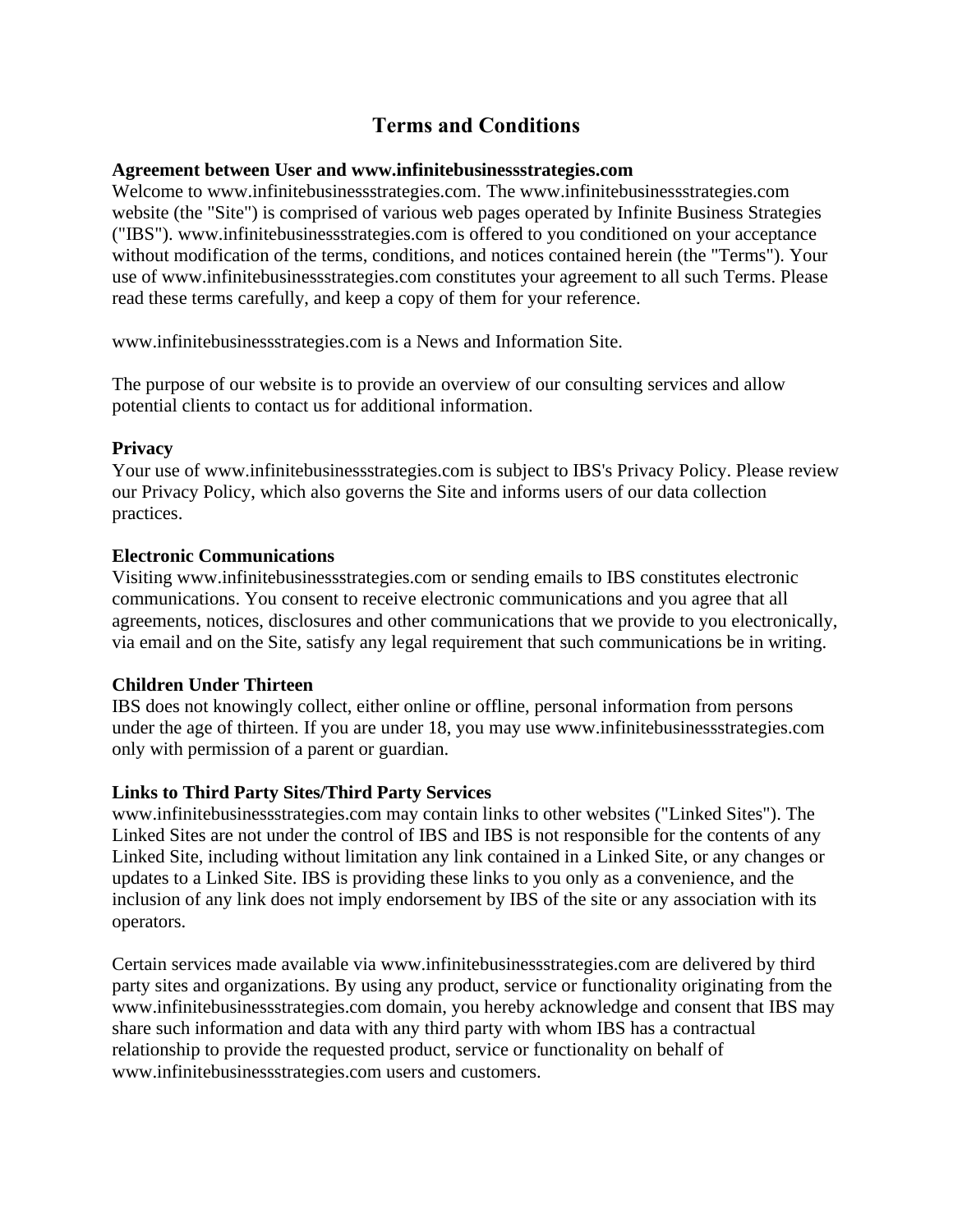# **No Unlawful or Prohibited Use/Intellectual Property**

You are granted a non-exclusive, non-transferable, revocable license to access and use www.infinitebusinessstrategies.com strictly in accordance with these terms of use. As a condition of your use of the Site, you warrant to IBS that you will not use the Site for any purpose that is unlawful or prohibited by these Terms. You may not use the Site in any manner which could damage, disable, overburden, or impair the Site or interfere with any other party's use and enjoyment of the Site. You may not obtain or attempt to obtain any materials or information through any means not intentionally made available or provided for through the Site.

All content included as part of the Service, such as text, graphics, logos, images, as well as the compilation thereof, and any software used on the Site, is the property of IBS or its suppliers and protected by copyright and other laws that protect intellectual property and proprietary rights. You agree to observe and abide by all copyright and other proprietary notices, legends or other restrictions contained in any such content and will not make any changes thereto.

You will not modify, publish, transmit, reverse engineer, participate in the transfer or sale, create derivative works, or in any way exploit any of the content, in whole or in part, found on the Site. IBS content is not for resale. Your use of the Site does not entitle you to make any unauthorized use of any protected content, and in particular you will not delete or alter any proprietary rights or attribution notices in any content. You will use protected content solely for your personal use, and will make no other use of the content without the express written permission of IBS and the copyright owner. You agree that you do not acquire any ownership rights in any protected content. We do not grant you any licenses, express or implied, to the intellectual property of IBS or our licensors except as expressly authorized by these Terms.

#### **International Users**

The Service is controlled, operated and administered by IBS from our offices within the USA. If you access the Service from a location outside the USA, you are responsible for compliance with all local laws. You agree that you will not use the IBS Content accessed through www.infinitebusinessstrategies.com in any country or in any manner prohibited by any applicable laws, restrictions or regulations.

#### **Indemnification**

You agree to indemnify, defend and hold harmless IBS, its officers, directors, employees, agents and third parties, for any losses, costs, liabilities and expenses (including reasonable attorney's fees) relating to or arising out of your use of or inability to use the Site or services, any user postings made by you, your violation of any terms of this Agreement or your violation of any rights of a third party, or your violation of any applicable laws, rules or regulations. IBS reserves the right, at its own cost, to assume the exclusive defense and control of any matter otherwise subject to indemnification by you, in which event you will fully cooperate with IBS in asserting any available defenses.

#### **Arbitration**

In the event the parties are not able to resolve any dispute between them arising out of or concerning these Terms and Conditions, or any provisions hereof, whether in contract, tort, or otherwise at law or in equity for damages or any other relief, then such dispute shall be resolved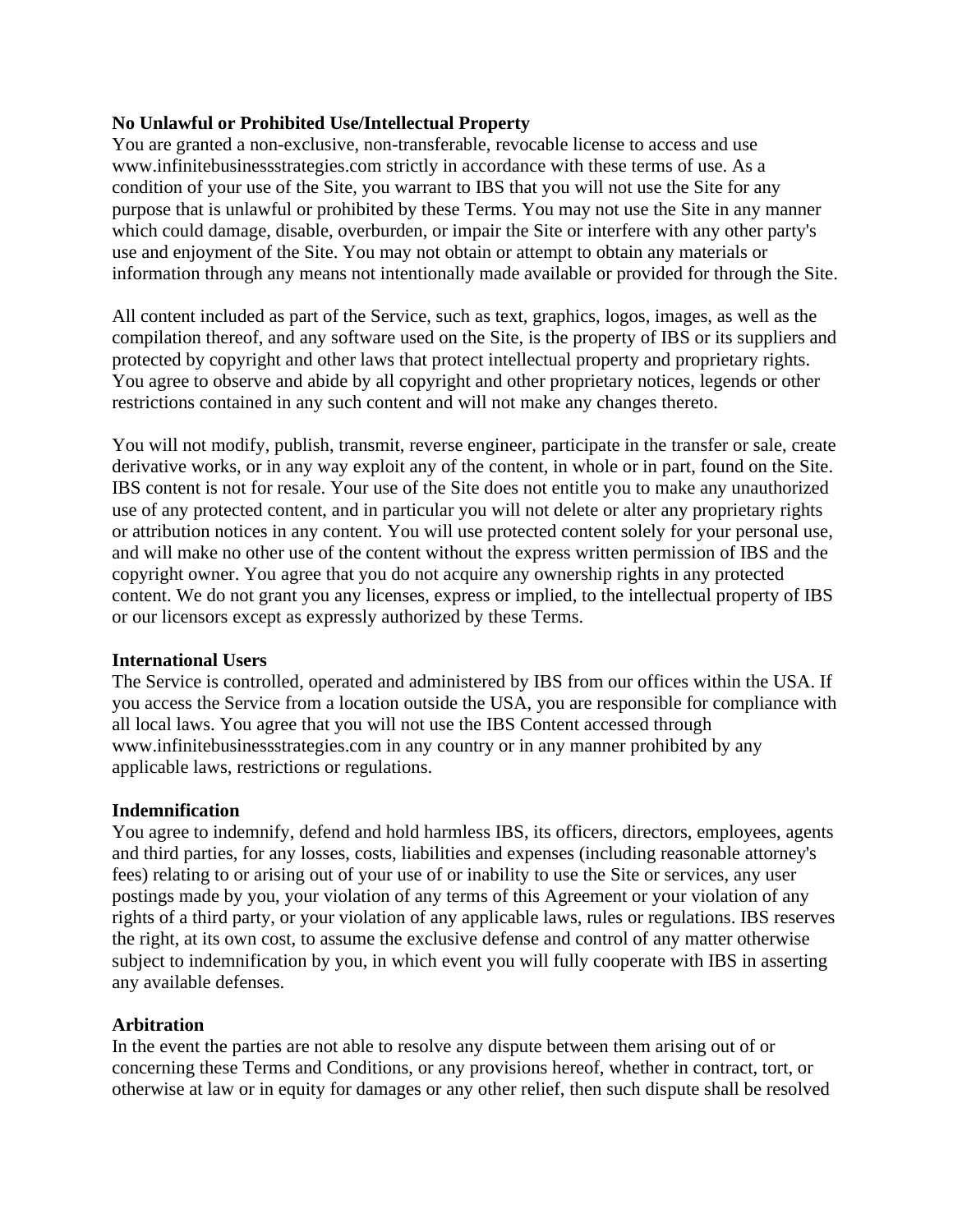only by final and binding arbitration pursuant to the Federal Arbitration Act, conducted by a single neutral arbitrator and administered by the American Arbitration Association, or a similar arbitration service selected by the parties, in a location mutually agreed upon by the parties. The arbitrator's award shall be final, and judgment may be entered upon it in any court having jurisdiction. In the event that any legal or equitable action, proceeding or arbitration arises out of or concerns these Terms and Conditions, the prevailing party shall be entitled to recover its costs and reasonable attorney's fees. The parties agree to arbitrate all disputes and claims in regards to these Terms and Conditions or any disputes arising as a result of these Terms and Conditions, whether directly or indirectly, including Tort claims that are a result of these Terms and Conditions. The parties agree that the Federal Arbitration Act governs the interpretation and enforcement of this provision. The entire dispute, including the scope and enforceability of this arbitration provision shall be determined by the Arbitrator. This arbitration provision shall survive the termination of these Terms and Conditions.

#### **Class Action Waiver**

Any arbitration under these Terms and Conditions will take place on an individual basis; class arbitrations and class/representative/collective actions are not permitted. THE PARTIES AGREE THAT A PARTY MAY BRING CLAIMS AGAINST THE OTHER ONLY IN EACH'S INDIVIDUAL CAPACITY, AND NOT AS A PLAINTIFF OR CLASS MEMBER IN ANY PUTATIVE CLASS, COLLECTIVE AND/ OR REPRESENTATIVE PROCEEDING, SUCH AS IN THE FORM OF A PRIVATE ATTORNEY GENERAL ACTION AGAINST THE OTHER. Further, unless both you and IBS agree otherwise, the arbitrator may not consolidate more than one person's claims, and may not otherwise preside over any form of a representative or class proceeding.

#### **Liability Disclaimer**

THE INFORMATION, SOFTWARE, PRODUCTS, AND SERVICES INCLUDED IN OR AVAILABLE THROUGH THE SITE MAY INCLUDE INACCURACIES OR TYPOGRAPHICAL ERRORS. CHANGES ARE PERIODICALLY ADDED TO THE INFORMATION HEREIN. INFINITE BUSINESS STRATEGIES AND/OR ITS SUPPLIERS MAY MAKE IMPROVEMENTS AND/OR CHANGES IN THE SITE AT ANY TIME.

INFINITE BUSINESS STRATEGIES AND/OR ITS SUPPLIERS MAKE NO REPRESENTATIONS ABOUT THE SUITABILITY, RELIABILITY, AVAILABILITY, TIMELINESS, AND ACCURACY OF THE INFORMATION, SOFTWARE, PRODUCTS, SERVICES AND RELATED GRAPHICS CONTAINED ON THE SITE FOR ANY PURPOSE. TO THE MAXIMUM EXTENT PERMITTED BY APPLICABLE LAW, ALL SUCH INFORMATION, SOFTWARE, PRODUCTS, SERVICES AND RELATED GRAPHICS ARE PROVIDED "AS IS" WITHOUT WARRANTY OR CONDITION OF ANY KIND. INFINITE BUSINESS STRATEGIES AND/OR ITS SUPPLIERS HEREBY DISCLAIM ALL WARRANTIES AND CONDITIONS WITH REGARD TO THIS INFORMATION, SOFTWARE, PRODUCTS, SERVICES AND RELATED GRAPHICS, INCLUDING ALL IMPLIED WARRANTIES OR CONDITIONS OF MERCHANTABILITY, FITNESS FOR A PARTICULAR PURPOSE, TITLE AND NON-INFRINGEMENT.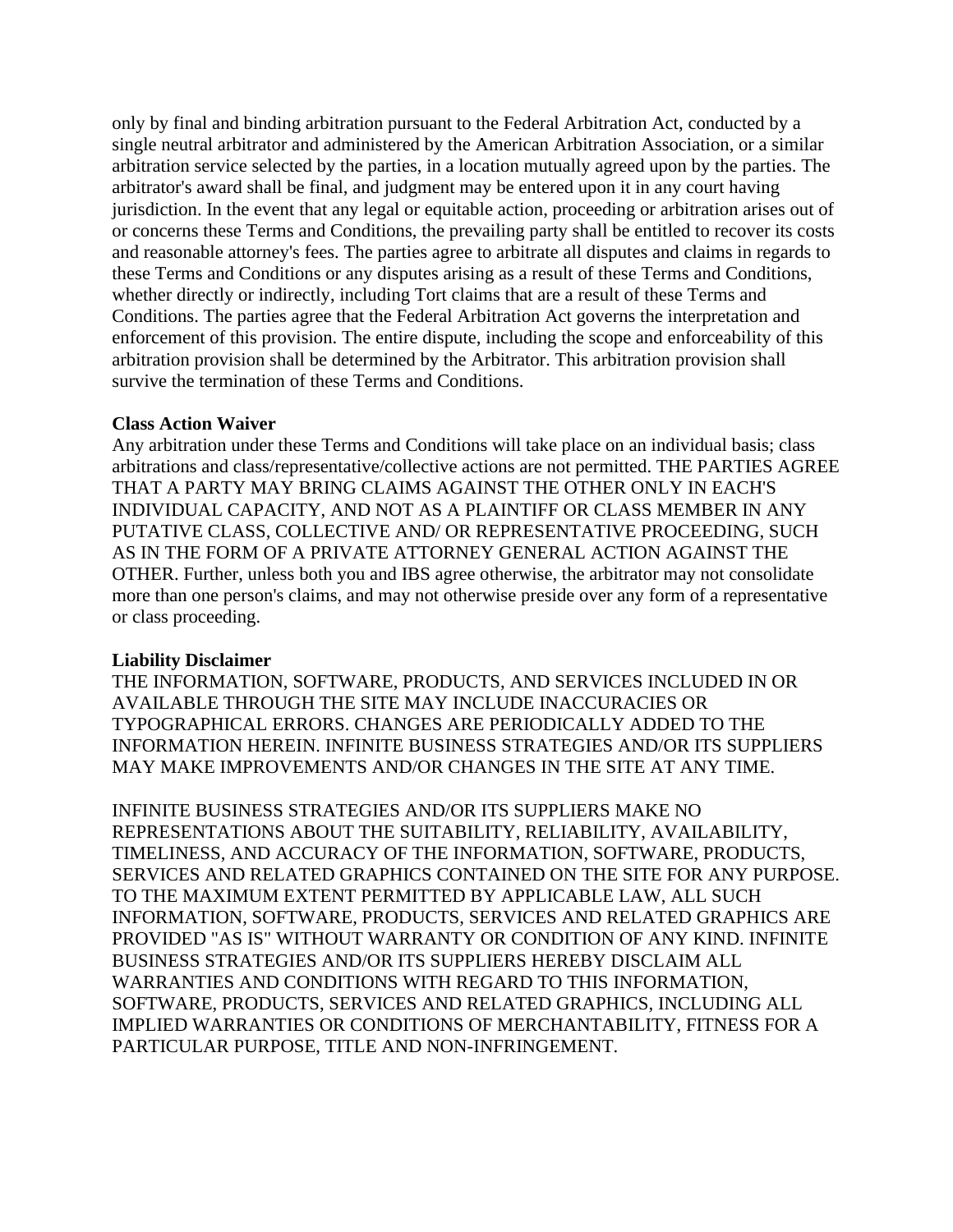TO THE MAXIMUM EXTENT PERMITTED BY APPLICABLE LAW, IN NO EVENT SHALL INFINITE BUSINESS STRATEGIES AND/OR ITS SUPPLIERS BE LIABLE FOR ANY DIRECT, INDIRECT, PUNITIVE, INCIDENTAL, SPECIAL, CONSEQUENTIAL DAMAGES OR ANY DAMAGES WHATSOEVER INCLUDING, WITHOUT LIMITATION, DAMAGES FOR LOSS OF USE, DATA OR PROFITS, ARISING OUT OF OR IN ANY WAY CONNECTED WITH THE USE OR PERFORMANCE OF THE SITE, WITH THE DELAY OR INABILITY TO USE THE SITE OR RELATED SERVICES, THE PROVISION OF OR FAILURE TO PROVIDE SERVICES, OR FOR ANY INFORMATION, SOFTWARE, PRODUCTS, SERVICES AND RELATED GRAPHICS OBTAINED THROUGH THE SITE, OR OTHERWISE ARISING OUT OF THE USE OF THE SITE, WHETHER BASED ON CONTRACT, TORT, NEGLIGENCE, STRICT LIABILITY OR OTHERWISE, EVEN IF INFINITE BUSINESS STRATEGIES OR ANY OF ITS SUPPLIERS HAS BEEN ADVISED OF THE POSSIBILITY OF DAMAGES. BECAUSE SOME STATES/JURISDICTIONS DO NOT ALLOW THE EXCLUSION OR LIMITATION OF LIABILITY FOR CONSEQUENTIAL OR INCIDENTAL DAMAGES, THE ABOVE LIMITATION MAY NOT APPLY TO YOU. IF YOU ARE DISSATISFIED WITH ANY PORTION OF THE SITE, OR WITH ANY OF THESE TERMS OF USE, YOUR SOLE AND EXCLUSIVE REMEDY IS TO DISCONTINUE USING THE SITE.

#### **Termination/Access Restriction**

IBS reserves the right, in its sole discretion, to terminate your access to the Site and the related services or any portion thereof at any time, without notice. To the maximum extent permitted by law, this agreement is governed by the laws of the State of Missouri and you hereby consent to the exclusive jurisdiction and venue of courts in Missouri in all disputes arising out of or relating to the use of the Site. Use of the Site is unauthorized in any jurisdiction that does not give effect to all provisions of these Terms, including, without limitation, this section.

You agree that no joint venture, partnership, employment, or agency relationship exists between you and IBS as a result of this agreement or use of the Site. IBS's performance of this agreement is subject to existing laws and legal process, and nothing contained in this agreement is in derogation of IBS's right to comply with governmental, court and law enforcement requests or requirements relating to your use of the Site or information provided to or gathered by IBS with respect to such use. If any part of this agreement is determined to be invalid or unenforceable pursuant to applicable law including, but not limited to, the warranty disclaimers and liability limitations set forth above, then the invalid or unenforceable provision will be deemed superseded by a valid, enforceable provision that most closely matches the intent of the original provision and the remainder of the agreement shall continue in effect.

Unless otherwise specified herein, this agreement constitutes the entire agreement between the user and IBS with respect to the Site and it supersedes all prior or contemporaneous communications and proposals, whether electronic, oral or written, between the user and IBS with respect to the Site. A printed version of this agreement and of any notice given in electronic form shall be admissible in judicial or administrative proceedings based upon or relating to this agreement to the same extent and subject to the same conditions as other business documents and records originally generated and maintained in printed form. It is the express wish to the parties that this agreement and all related documents be written in English.